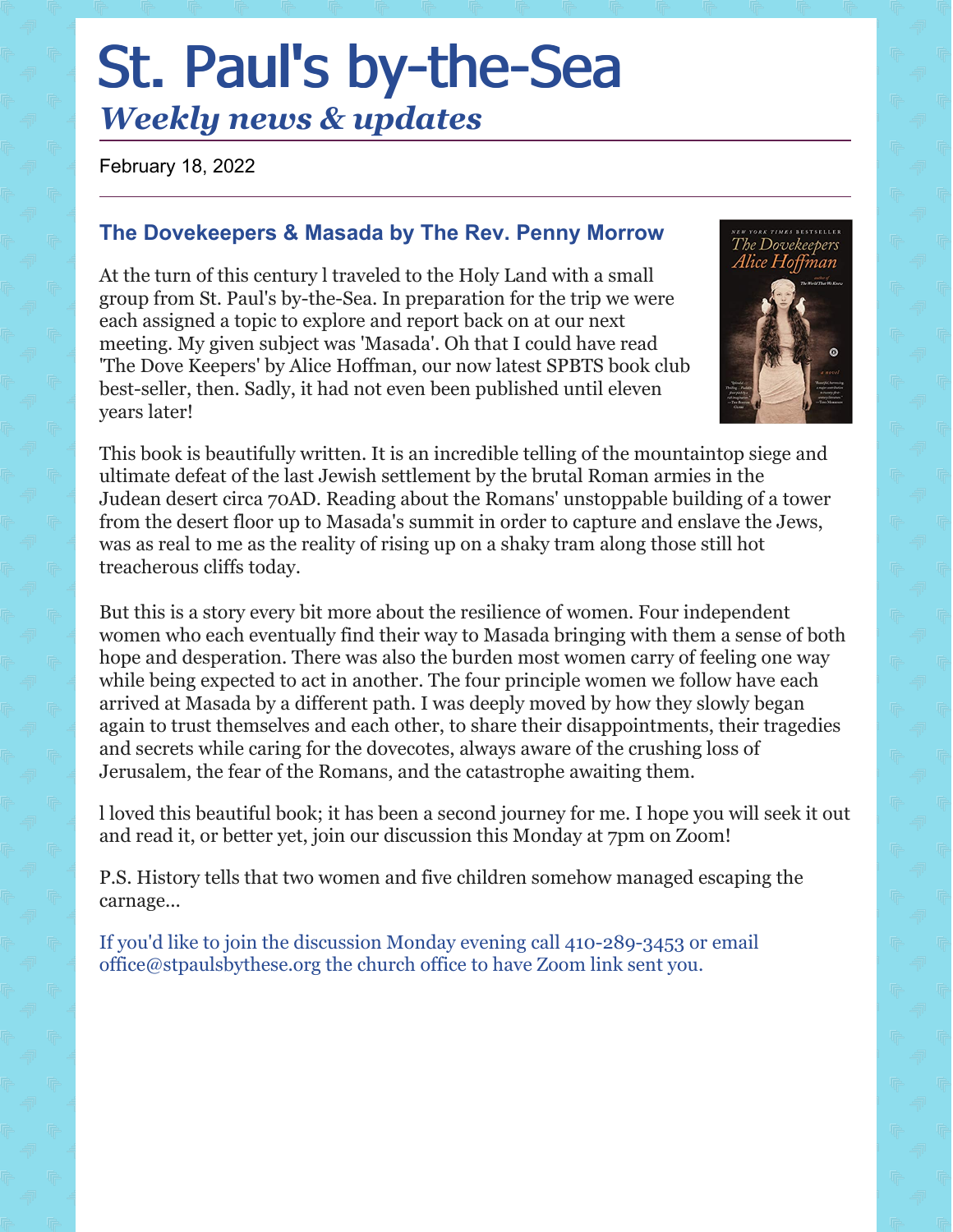

The ancient fortress of Masada *Click on the photograph to follow a link to a video showing amazing aerial views of the ruins.*



**[Celebrating](https://click.reply.cpg.org/?qs=7eb478c5d87dc4718ddc156b37851465f604f4894472f9ca275e6dda077c28cfbb6e05448726b5697a036773ed4e85b94665513f9c2c7e34) Black Voices In The [Episcopal](https://click.reply.cpg.org/?qs=7eb478c5d87dc4718ddc156b37851465f604f4894472f9ca275e6dda077c28cfbb6e05448726b5697a036773ed4e85b94665513f9c2c7e34) Church** Monday, February 28, 2022 12:00 PM – 1:00 PM ET

In celebration of *Black History Month*, you are invited you to join us for an honest conversation with five Black leaders who serve The Episcopal Church. Collectively, their service to the Church spans more than 150 years and each of them continues to serve in ways that make a difference.

Hosted by the Church Pension Group's (CPG) People of African Descent affinity group, we will explore the panel's experiences and thoughts around **Becoming Beloved [Community](https://click.reply.cpg.org/?qs=7eb478c5d87dc471281f8ddb12b84e630413f9ef0466da4b1316ef6cfae5119807fb1ef08afcaa9f1c32face211713df9d6a1c97917d0eab)**; examine themes around social justice, diversity, equity, and inclusion; and discuss the challenges and opportunities they see in a predominantly white Church.

We hope you can join us for this candid conversation. **[REGISTER](https://click.reply.cpg.org/?qs=7eb478c5d87dc47118d30d8bb64a63f359ff9714370231471a80aac222e86375072992118e761a8a5af4478bfee381c9c29e3a490bbcade3) TODAY**

### **Sacred Ground: A Film-based Dialogue on Race and Faith**

A Series - Six Thursday Afternoons March 10, March 24, April 7, April 21, May 5, and May 19 4:00pm - 6:00pm via Zoom



**Ground**, a curriculum that is part of the Episcopal Church's long-term commitment to racial healing, reconciliation, and justice in our personal lives, our ministries, and our society. The core of this series is the vision of *beloved community* – where all people are honored and protected and nurtured as beloved children of God. *Why Sacred Ground?* **Learn more and [register](https://r20.rs6.net/tn.jsp?f=001L_2hKSPacO5NOzx3KS4Zc23rcJ1CNYfIu0oEBV-Czxx7qkZz8OelyqA9YRyPNBOe2JVrLV1Nhbg2xnq6AoMbh_u04frDmwK2xbuw9XrUv-_otZiZ7S-SB-wthSM-Kls9CZL9KQOAseivT_B6lr2h4w==&c=VU3ELLfMP3BJKk4IUH6UVevOBVpCUQdbtHrALwKp_S64BvDR_2dLtA==&ch=hb05yjpcDSnUB8P1db69z8qPnJkF9w4RuJ3s45bIWzvEziG6NUFtpA==) here.**

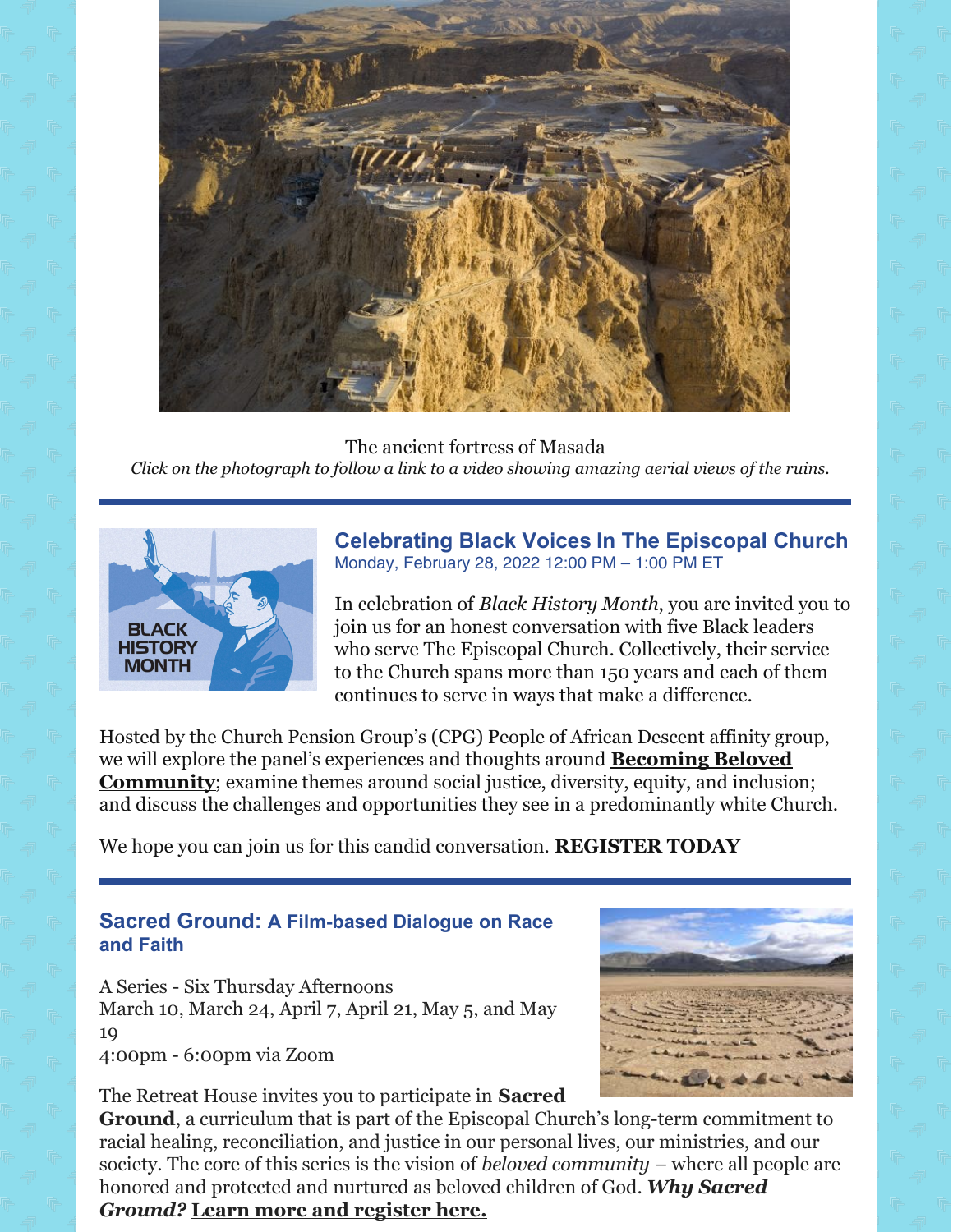# **[Click](https://myemail.constantcontact.com/Lenten-Retreats-and-Series.html?soid=1129563090979&aid=rniycmCpJr8) Here** to view all the Lenten offerings at The Retreat House.



*February 18-20 - Boat Show at the Convention Center* February 21 - Book Club via Zoom 7pm February 28 - Vestry in the undercroft 5:30pm March 2 - Church Office Closed March 2 - Ash Wednesday HE & Imposition of Ashes 7pm

- January and February were the last two months to be added to the Roman calendar (c. 713 BC); originally, winter was considered a month-less period.
- Originally, February was made the last month of the calendar year. Eventually (c. 450 BC), February was moved to its place as the second month.



Folklore about February:

- If February give much snow, a fine summer it doth foreshow.
- Fogs in February mean frosts in May.





**February 20: Seventh Sunday after the Epiphany**

Holy Eucharist, Rite II service with music, celebrated by the Rev. Carl Mosley. **[Click](https://files.constantcontact.com/2d81fdc6201/130b468b-ee22-456c-99c3-a9883db2149f.pdf?rdr=true) here** for a PDF version of the 2/20/2022 bulletin so you can follow along.



# **Happy Birthday**

Jennifer Hallon (2/21)



**Online Services**

**[Click](https://www.facebook.com/StPaulsByTheSeaEpsicopalChurch/videos/1907002919689449) here** to watch the February 13th Holy Eucharist service.

# **Prayer List**

*Please keep those on our prayer list in your daily prayers.*

Robbie Whittington Joyce, Cindy Dreslin, Kyle Harmon, Shirley Connor, Jose Cabrera,